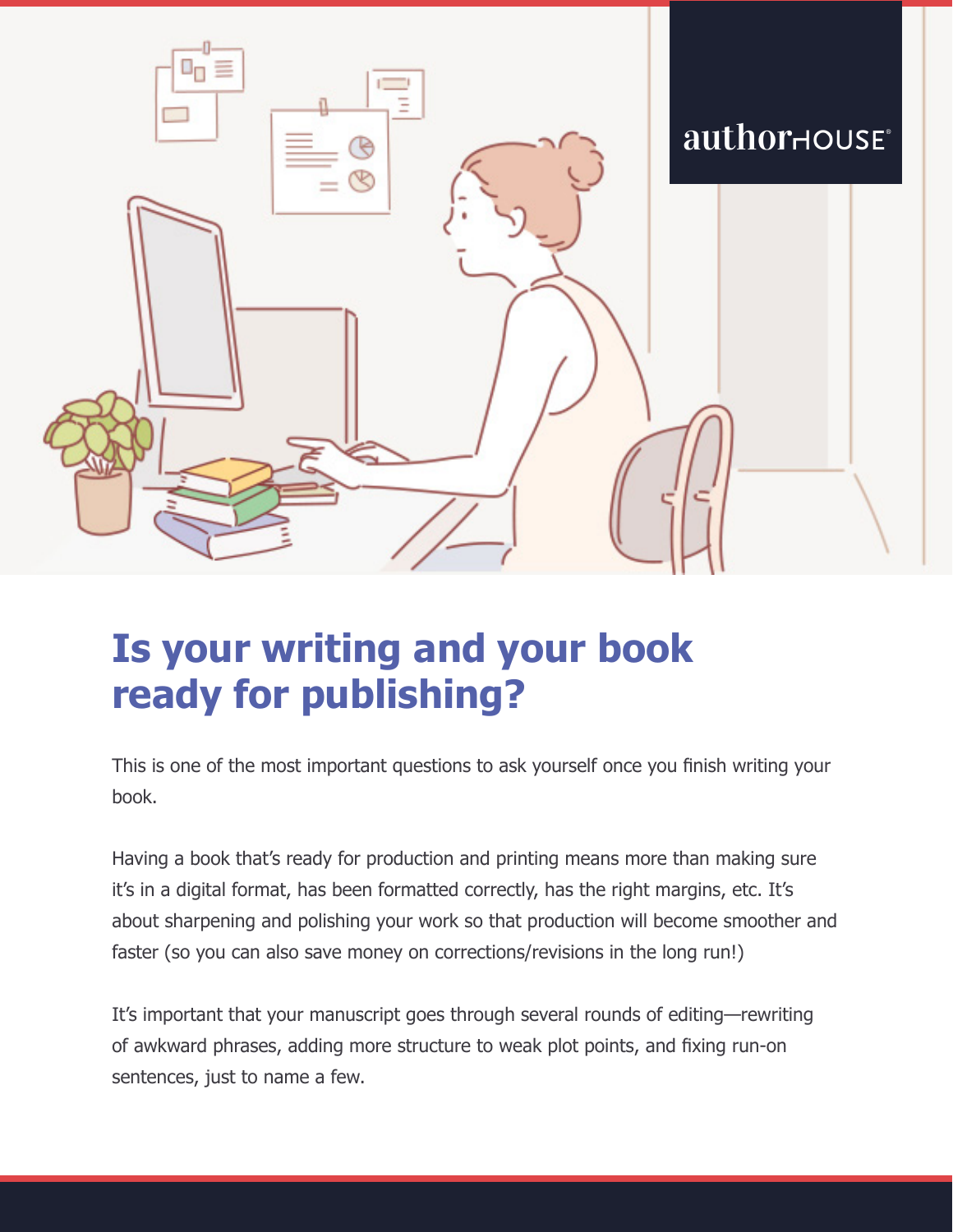Though time-consuming and a little tedious, this is a step you can do yourself. Other authors, however, choose to work with different kinds of editors to get their books ready for their readers: for example, a line editor to check for grammar, spelling, and punctuation or a content editor to check on everything from characters to plot, setting, and so on. (For more information about the different types of editing, check out our editorial services page [here](https://www.authorhouse.com/en/catalog/packages-and-services/editorial-services).)

It's a lot to take in and figure out, but don't worry! We're here to help every step of the way. Take this simple quiz to find out how ready your manuscript is for production.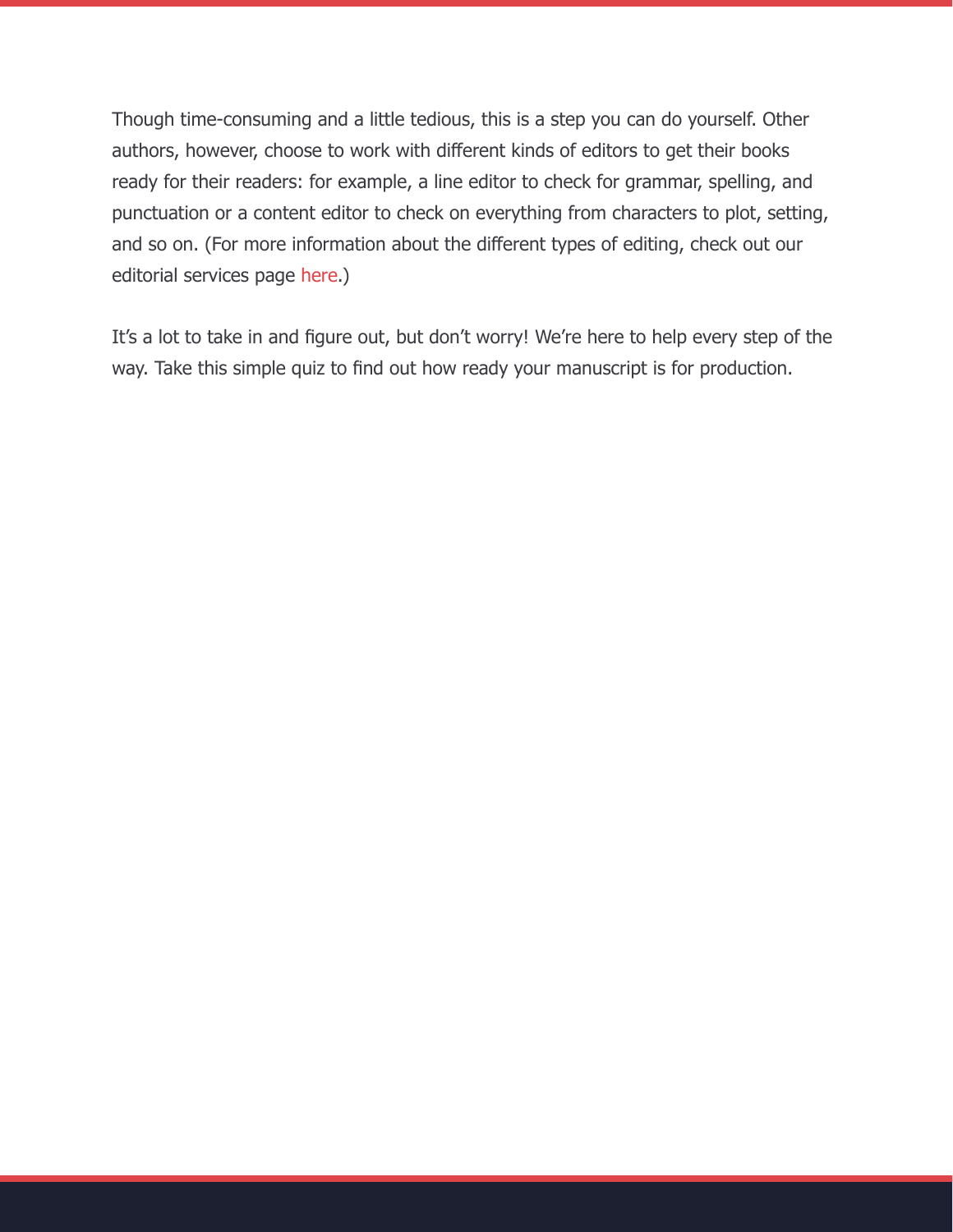**Instructions:** Choose the letter that most closely matches your answer.

- 1. Which statement sounds most like you?
	- [A] Good writing is not gauged by the proper use of punctuation! I'm more concerned about developing my style rather than memorizing grammar rules.
	- [B] I've got a good mix of artistry and technicality going on. While I often secondguess where to put a semicolon, I'm pretty well-versed in grammar and spelling.
	- [C] While I know it's not the only thing important in good writing, I believe that clarity is incredibly important. I've spent a lot of time learning about grammar rules. I even know a thing or two about citation styles!
- 2. Do you use style guides like The Chicago Manual of Style or Hart's Rules when editing your work?
	- [A] I've never heard of style quides before, or I've never felt the need to use one.
	- [B] Not much. I'm not incredibly up-to-date and I haven't memorized anything, but I know about things like headline capitalization.
	- [C] Style guides are important to me. I even have a copy of the latest edition of my chosen style guide right on my desk!
- 3. Did you get any feedback while writing or editing? Where did you get it from?
	- [A] I've never really let anyone read my work. Some of it is a little too personal, and/or I'm pretty shy about my writing.
	- [B] I've had friends or family members read my work and give me some good feedback. Or I joined some online writing groups and got feedback there.
	- [C] I've joined writer's workshops and/or have had editors look at my work.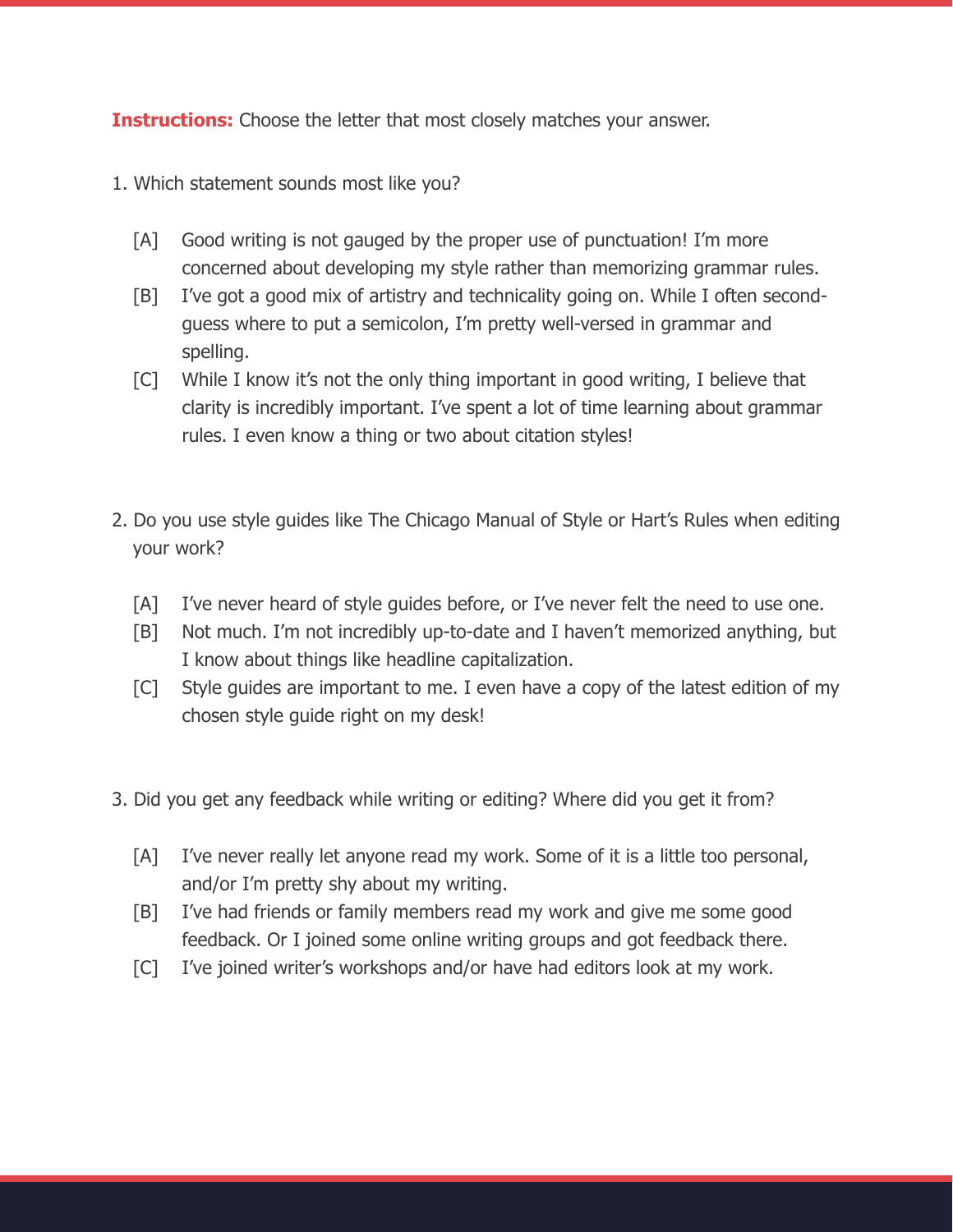- 4. What system did/do you follow for self-editing?
	- [A] I don't really have a system. I work in bursts and I get into a groove; I don't really have a method.
	- [B] I've done a couple of readings and corrected errors or rewrote weak bits where I saw them.
	- [C] I did multiple rounds of edits, concentrating on different aspects of the manuscript each time.
- 5. How finished is your manuscript?
	- [A] Not finished at all. I'm missing some parts/changing things around/trying to restructure it to make it flow better.
	- [B] I've done a few good rounds of editing, but I don't know if it's finished, per se. I'm open to suggestions.
	- [C] Voila! It's done! All that's left to do is stick the cover on it and print! (Okay, maybe a round of proofreading first, but other than that...)
- 6. How much time have you spent editing your work?
	- [A] Not much time at all. Things have gotten in the way, or I haven't really felt much like it.
	- [B] I feel like I've spent a fair amount of time editing it.
	- [C] A lot. I've even hired an editor to work on this with me.
- 7. What's been your biggest challenge so far in self-editing and other aspects of your book?
	- [A] I've been having a difficult time receiving feedback for and editing my book accordingly. I think I'm a little bit emotionally attached to it. It's so hard to "kill my darlings"!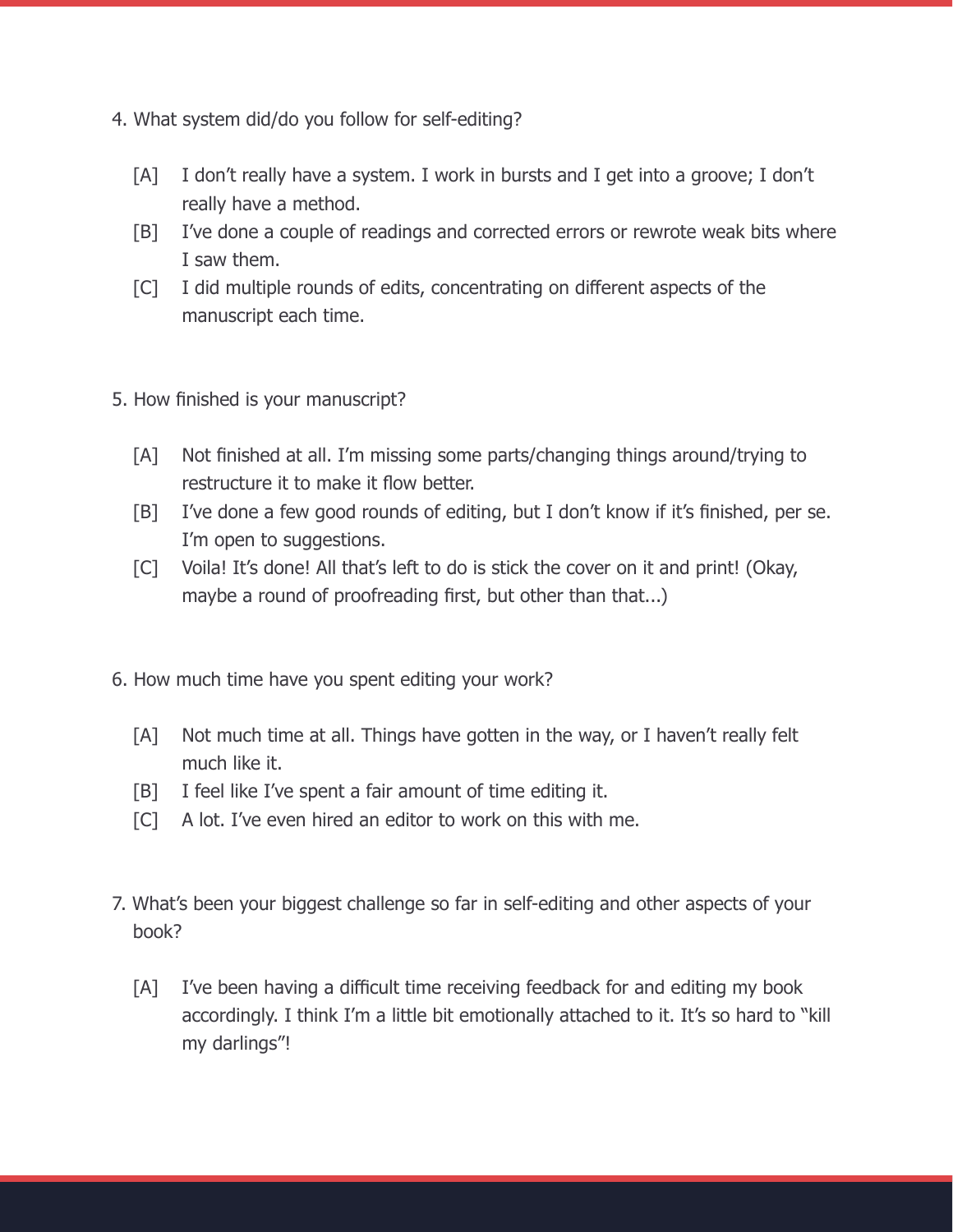- [B] I've second guessed myself a lot in the process. I know just enough about writing a book to understand what I should be doing, but I'm not a hundred percent sure if I'm hitting the mark.
- [C] I've done so much work on this book for such a long time; it's been hard to stay patient and motivated. I just want it to be done.
- 8. What do you need the most help with right now?
	- [A] I'm not sure where to start, and I need a lot of quidance in general.
	- [B] I need help with the ins and outs of producing my book. Designing book covers, layout, editing . . . things like that.
	- [C] I'm most interested in getting help with marketing and distributing my book.
- 9. How much do you know about the different kinds of editing?
	- [A] There are different types of editing?!
	- [B] Enough to know what kind of editing I probably need . . . but I could still be wrong.
	- [C] I've hired more than one kind of editor for my book, and they've given me a lot of in-depth feedback. I'd say I know a whole lot about editing by now.
- 10. If your manuscript in its current state could speak, what would it say?
	- [A] \*The Fly voice\* "Help me! Help me!"
	- [B] "I don't know where I'm going, but I'm on my way."
	- [C] "It always feels impossible until it's done."

Now tally your score:

|--|--|--|--|--|--|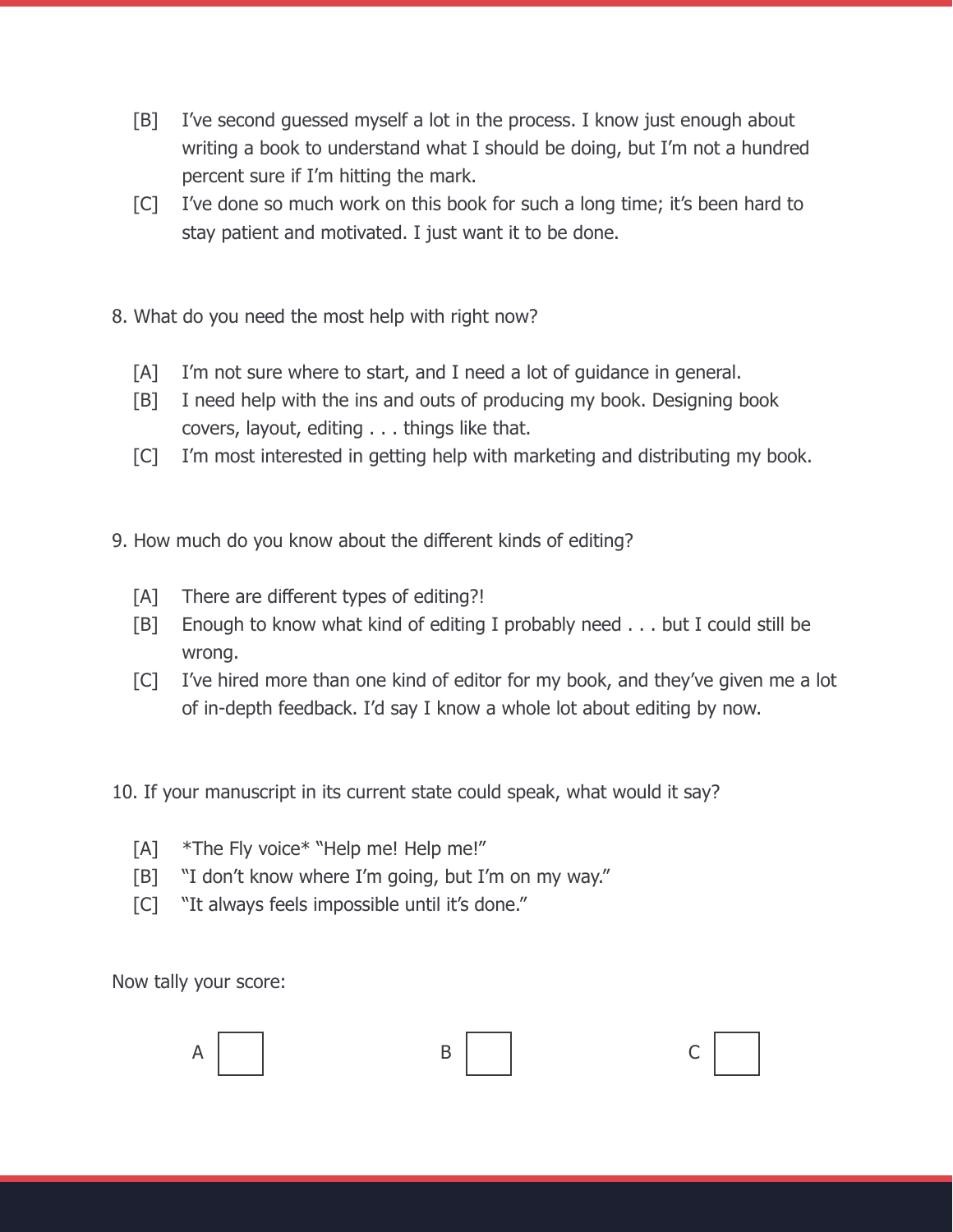*If you scored…*



Maybe you're just not the methodical or technical type, or you don't really know where to start in terms of editing or layoutting. And that's absolutely okay—that's why we're here. In the meantime, you can do a few things to get your manuscript a little more prepared for publication.

# **We recommend that you…**

# **1. Read your work aloud.**

Try to read your manuscript aloud. It's been said that this is a good way to identify errors, especially in subtle phrasing and dialogue. This is one of the simplest and most effective tricks to catching mistakes in your book.

# **2. Read for something specific.**

It's difficult to spot problems in your manuscript unless you're specifically looking for them. Do different readings for different elements. For example, you could do your first reading to figure out if you need to change anything in your plot, the second one for style, grammar errors, and so on.

# **3. Get feedback from someone you trust.**

Who better to ask for help than the ones closest to you, right? Ask someone you can trust to be really honest with you about your work. It's especially useful if you can find a friend who reads a lot of books in the same genre as yours.

# **4. Get an editorial assessment.**



An editorial assessment is a valuable tool for writers in any stage of their manuscript. During an assessment, our in-house editorial evaluators will read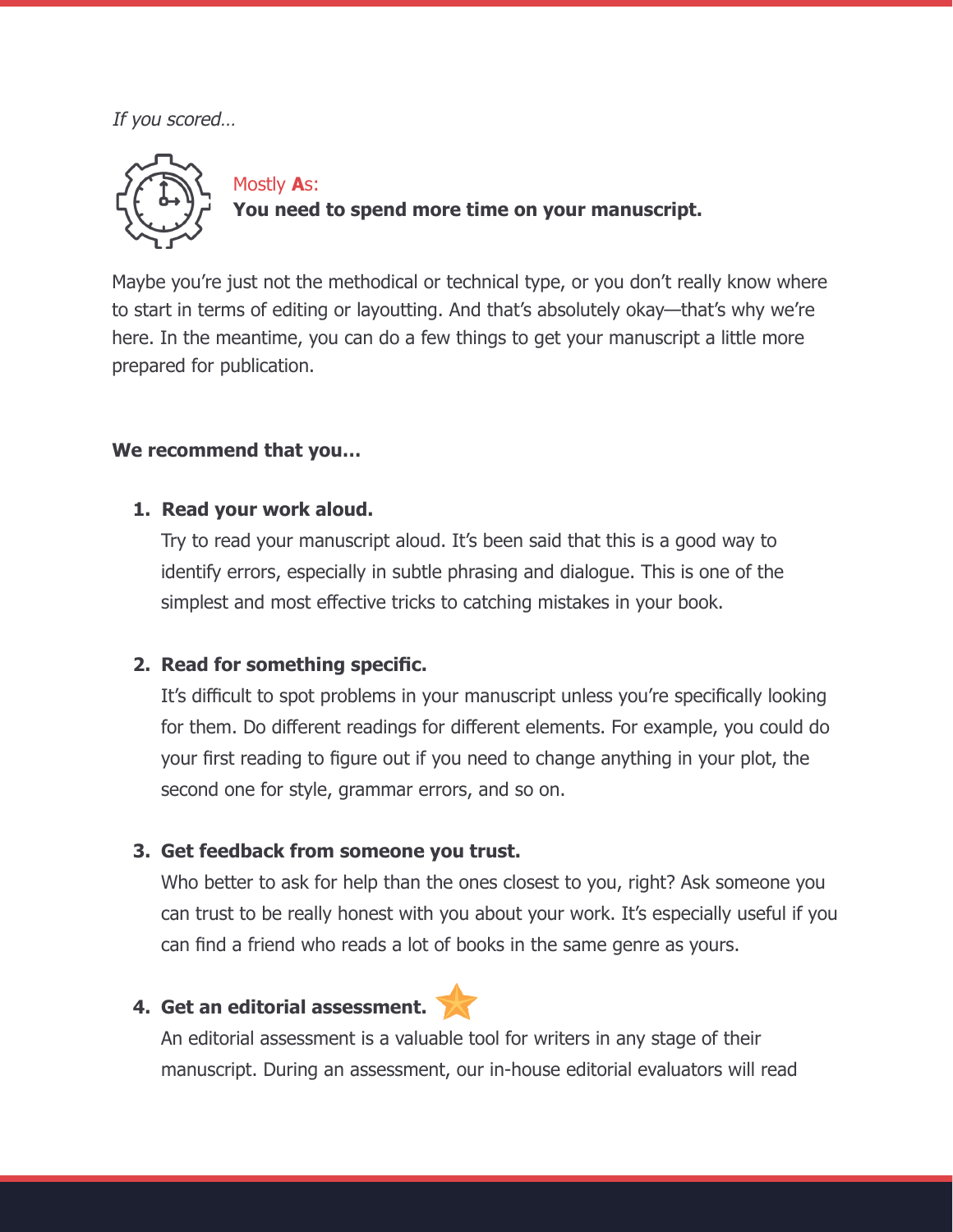the first chapter or the first 1,700 words of your book, and then provide you with an expert's recommendation on what type of editing your book needs. This is important not just so that you can get the right type of editor to help you make your writing sharper and more effective; this service could also save you a lot of time, money, and frustration. Without an editorial assessment, you could, for example, get someone to do a line edit (which costs money and takes time), and then later find out that you needed to fix a plot hole in chapter 5. Yikes!



#### Mostly **B**s:

**You've done a good amount of work on your manuscript, but you're not sure if it's enough.**

You've done your research and you've done a bit of self-editing. You've maybe even workshopped your work or joined an online feedback group. But you could have a blind spot or two, and you're starting to think it may be a good idea to get a specialist to help.

#### **We recommend that you…**

#### **1. Break it down.**

A large body of work is really just a collection of small pieces. Do different rounds of editing for things like plot and characterization, then do individual chapters to see if they all make a complete piece of work with a cohesive tone.

#### **2. Crack open those style guides.**

Yes, yes, we know style guides can be pretty boring. However, punctuation is really important for clarity of thought. It makes all the difference between "Commas are important, people" and "Commas are important people!"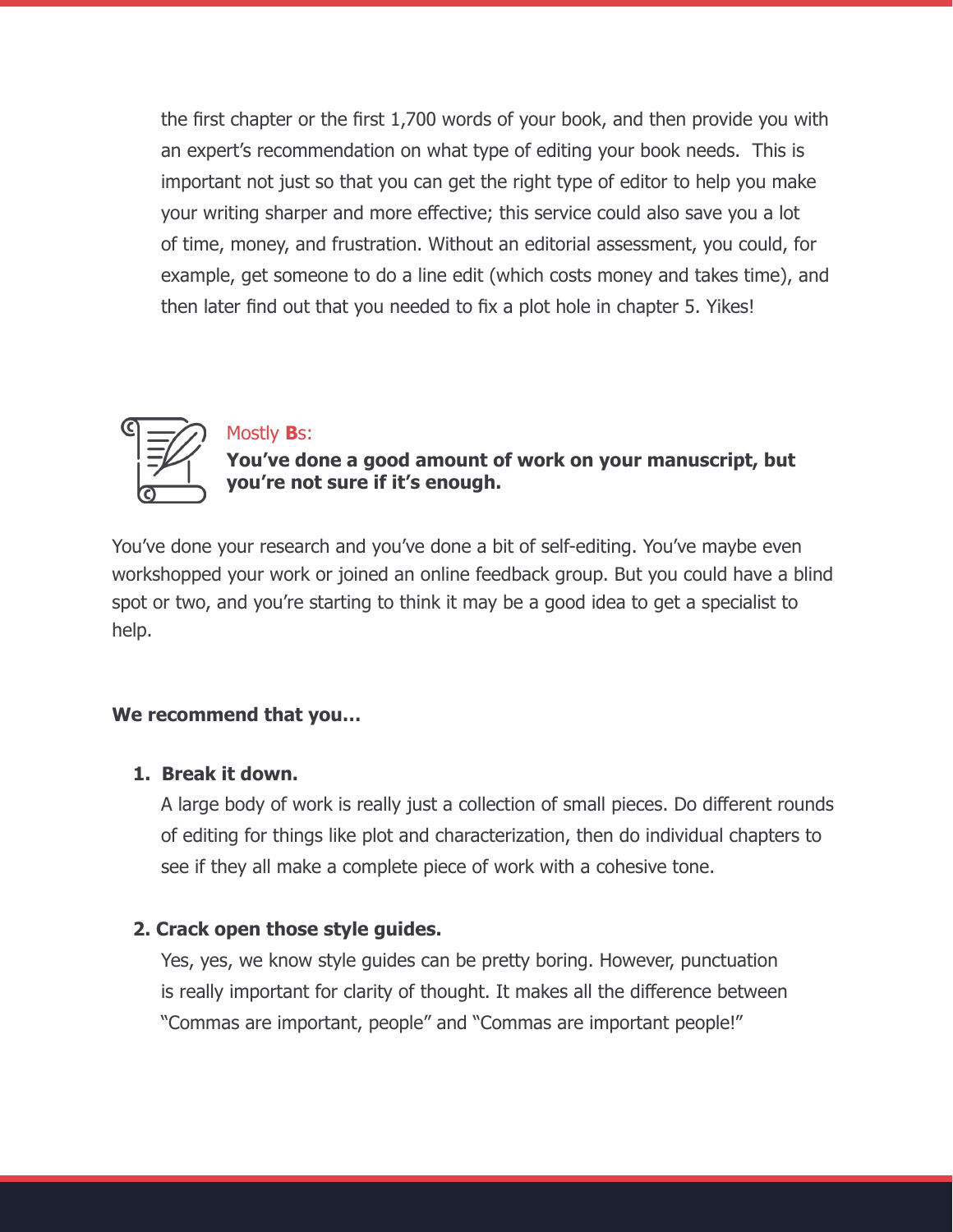# **3. Read a couple books in your chosen genre.**

Chances are, if you're writing sci-fi or historical fiction or self-help, you've probably read a lot of the same. But the next time you're reading books in your genre of choice, take note. What makes your book different from this book? What makes it the same? It's important to tell your story the way you tell it, but it's also good to know your genre conventions—even if it's just to break them.

# **4. Try an editorial assessment.**

An editorial assessment is a great tool for writers who want to figure out what their next step in the production process is. During an assessment, our in-house editorial evaluators read the first chapter (likely the first 1,700 words) of your manuscript and give a recommendation on what kind of editing your book needs. For example, you might just be thinking that you need a full developmental edit, but an editorial evaluator could say that all you need is a good copy edit.

# Mostly **C**s:

**This project's a long time in the making, maybe even years, and you're ready to publish your book.**

You've done a lot of work on your manuscript and you've spent a lot of time talking with different kinds of editors about your work. Maybe you've published a book before, or maybe you've just spent a lot of time researching the publishing world. Either way, you know your stuff, and you already know what you want to do next.

# **We recommend that you…**

# **1. Think about what you want your book cover to look like.**

The old adage is that you shouldn't judge a book by its cover, but the truth is that more often than not, people are drawn to a book because of the cover design. A cover also says a lot about the genre of a book and what readers can expect inside.